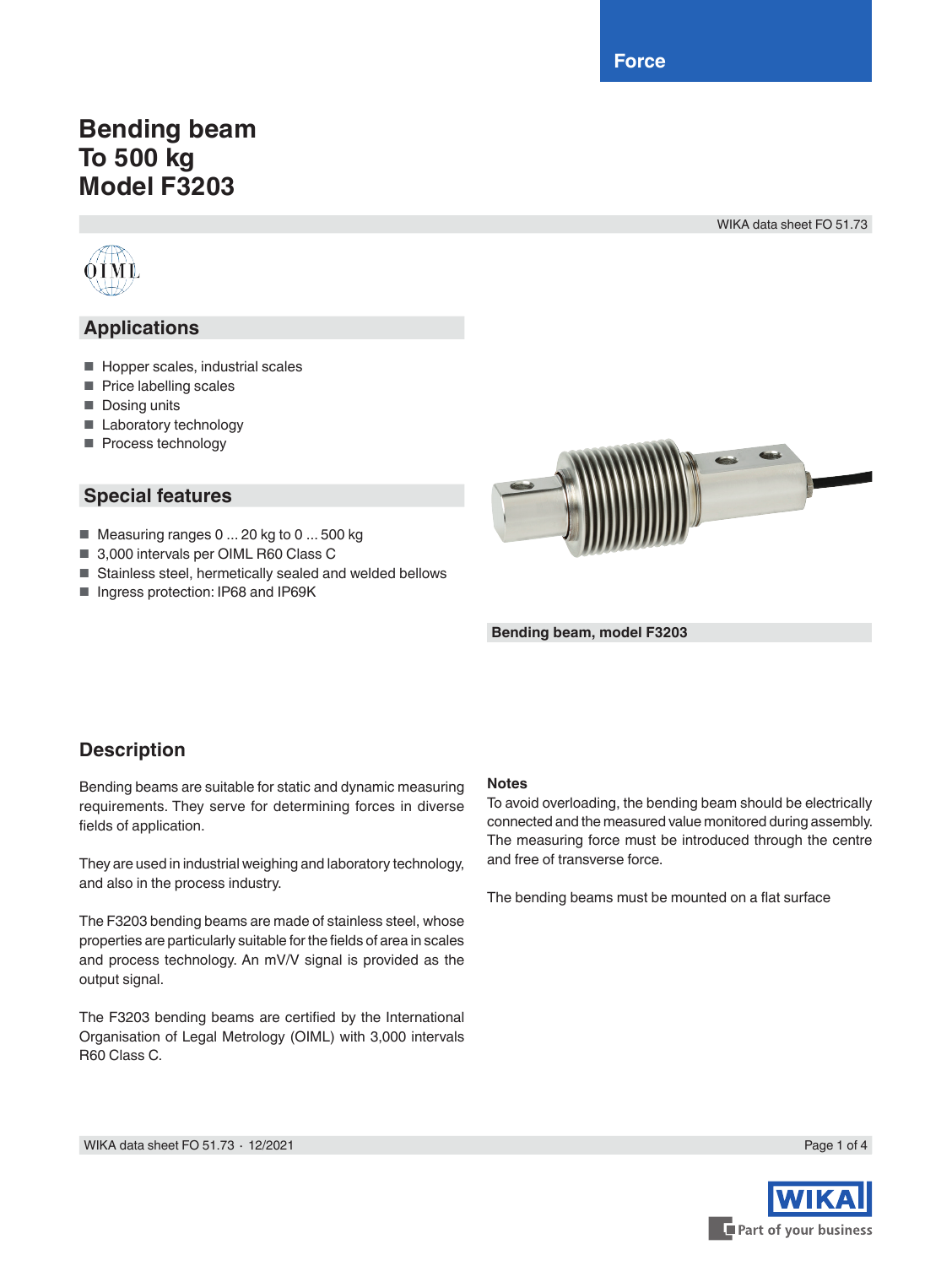## **Specifications per VDI/VDE/DKD 2638**

| Model F3203                                                 |                                      |  |
|-------------------------------------------------------------|--------------------------------------|--|
| Rated load F <sub>nom</sub> kg                              | 20, 50, 100, 200, 500                |  |
| Relative linearity error d <sub>lin</sub>                   | 0.017 % $F_{nom}$                    |  |
| <b>Accuracy class</b>                                       | 3,000 intervals per OIML R60 Class C |  |
| Relative creep, 30 min.                                     | $<$ ±0.016 % Fnom                    |  |
| Relative reversibility error v                              | $\pm 0.015$ % Fnom                   |  |
| Temperature effect on zero signal TK <sub>0</sub>           | $\leq \pm 0.02$ %/10 K               |  |
| Temperature effect on characteristic value TK               | $\leq \pm 0.012$ %/10 K              |  |
| Force limit $F_1$                                           | 150 % F <sub>nom</sub>               |  |
| Breaking force F <sub>B</sub>                               | 200 % F <sub>nom</sub>               |  |
| Material of the measuring body                              | Stainless steel                      |  |
| Rated temperature range B <sub>T. nom</sub>                 | $-10+40$ °C                          |  |
| Operating temperature range $B_{T,G}$                       | $-30+70$ °C                          |  |
| Input resistance R <sub>e</sub>                             | $400 \pm 20 \Omega$                  |  |
| Output resistance R <sub>a</sub>                            | $350 \pm 3 \Omega$                   |  |
| Insulation resistance R <sub>is</sub>                       | $\geq 5,000$ M $\Omega$              |  |
| Output signal (rated characteristic value) C <sub>nom</sub> |                                      |  |
| <b>20 kg</b>                                                | $2.0 \pm 0.2$ % mV/V                 |  |
| 50 kg bis 500 kg                                            | $2.0 \pm 0.1$ % mV/V                 |  |
| <b>Electrical connection</b>                                | Measuring cable Ø 4 x 3 m            |  |
| Excitation voltage B <sub>U, nom</sub>                      | DC 10 V  15 V                        |  |
| Ingress protection (per IEC/EN 60529)                       | IP68 and IP69K                       |  |
| Weight                                                      | 0.5 <sub>kq</sub>                    |  |

### **Approvals**

| Logo        | <b>Description</b>                            | Country        |
|-------------|-----------------------------------------------|----------------|
| $C \in$     | EU declaration of conformity                  | European Union |
|             | RoHS-directive                                |                |
| <b>OIML</b> | International Organization of Legal Metrology | Worldwide      |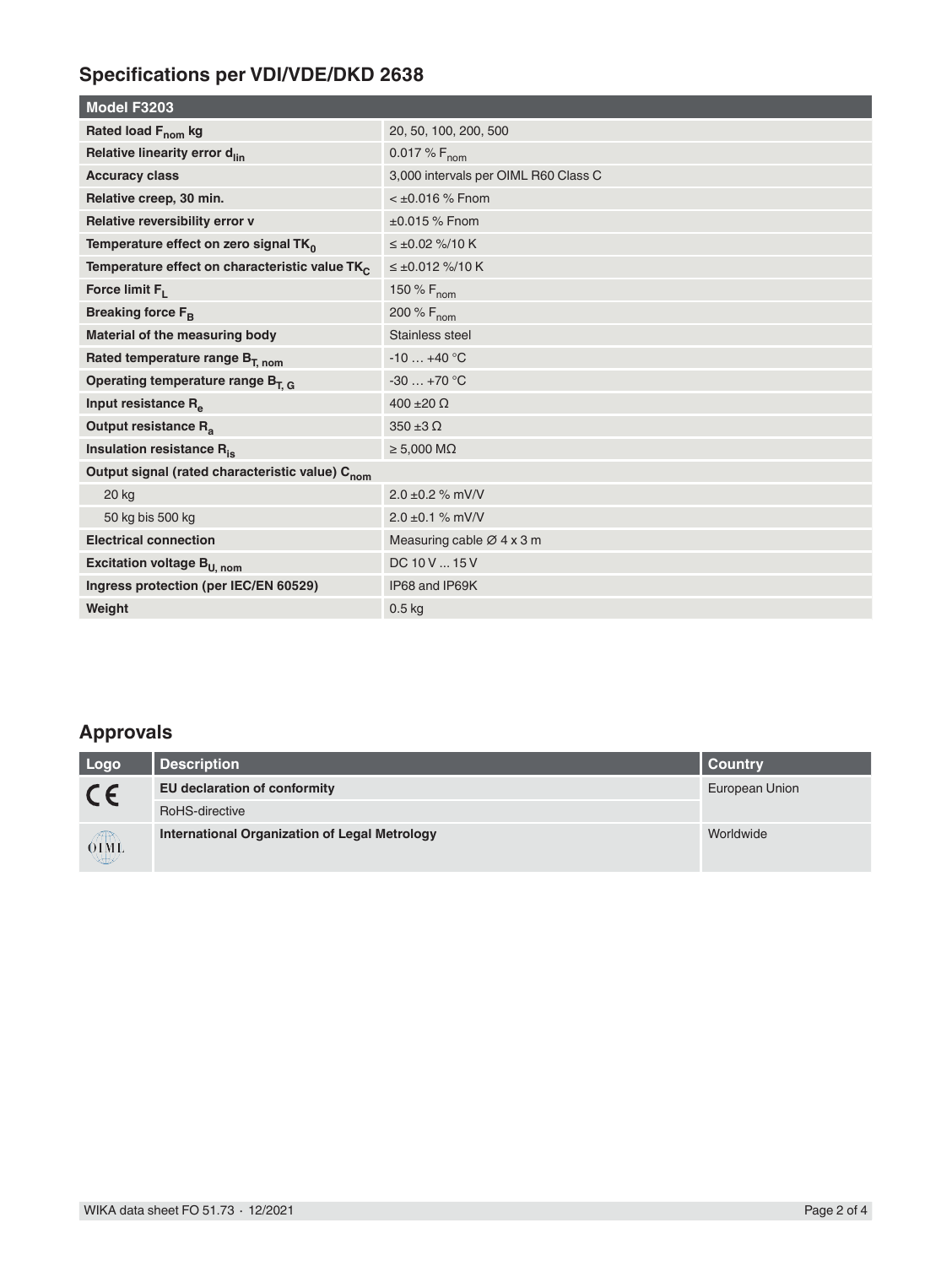#### **Dimensions in mm**



### **Pin assignment**

| <b>Electrical connection</b>     |              |
|----------------------------------|--------------|
| Excitation voltage (Exc+)        | Green        |
| <b>Excitation voltage (Exc-)</b> | <b>Black</b> |
| Signal (Sig+)                    | Red          |
| Signal (Sig-)                    | White        |
| Shield $\bigoplus$               | Shield       |